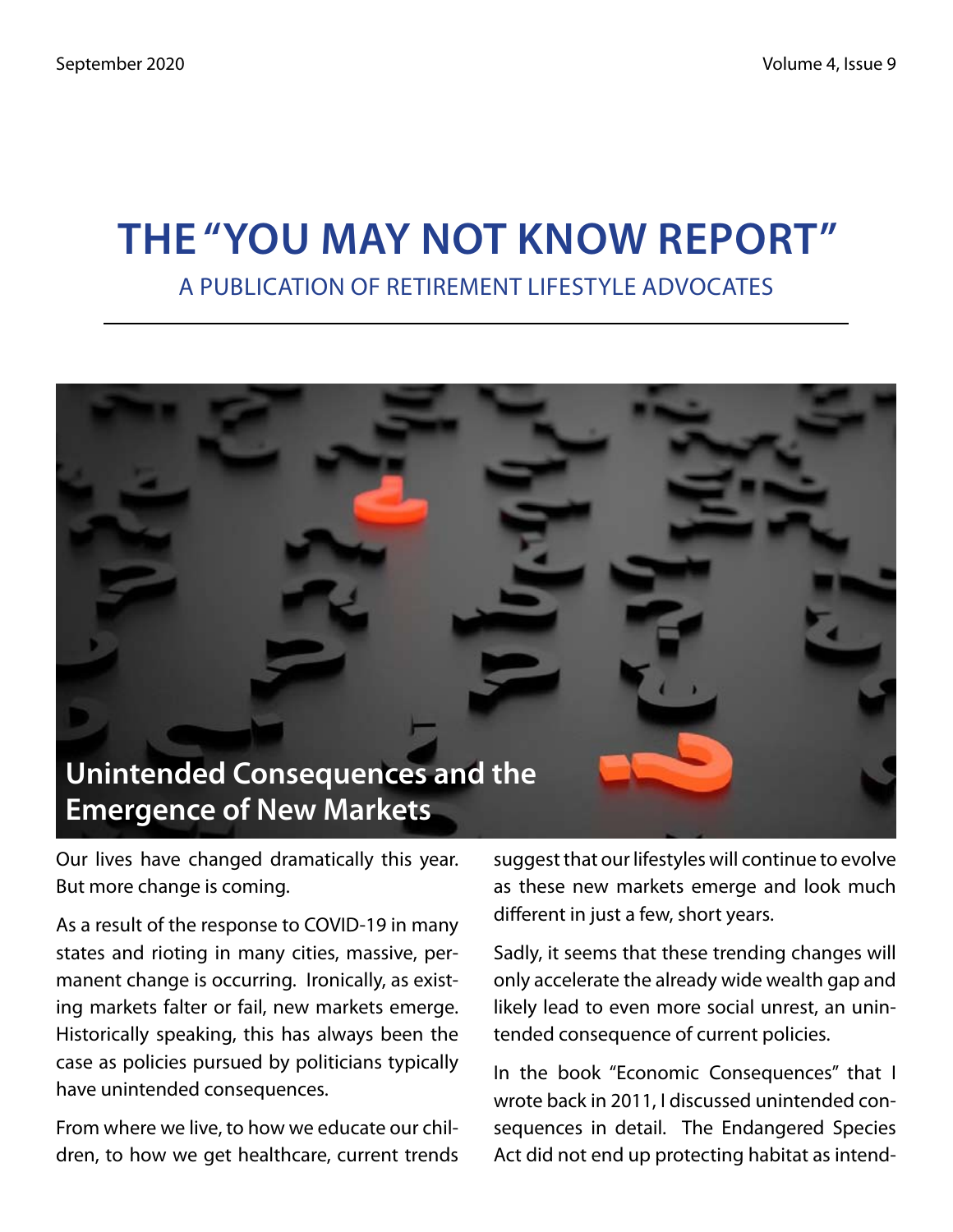ed. Instead, landowners harvested or changed habitat before an endangered species could call the area home. The Americans with Disabilities Act actually resulted in fewer jobs for the disabled. There are many more examples, but it's easy to demonstrate that new regulations almost always have unintended consequences.

I believe we are on the verge of massive change and the emergence of more unintended consequences due to current policies. Once the massive federal spending funded by new money creation dries up, these unintended consequences will become more apparent, but the trends are developing quickly.

In this short piece, I'll look at three policies that I believe will create permanent change: the defund the police movement, the lockdown response to COVID 19 and the suspension of healthcare for many patients whose medical conditions don't meet the essential definition as defined by the politician du jour.

Each of these policies is motivating many citizens who are more affluent to take action. These well-off citizens have choices that less affluent citizens do not.

The defund the police movement and rioting in many of America's big cities are finding these cities are quickly dying, probably never to be revived. As my past RLA Radio guest Jim Rickards recently noted<sup>1</sup> there is a lot of hard evidence to support the fact that those who have the ability are leaving big cities in droves.

He notes that the cost to rent a U-Haul trailer to move from Los Angeles to Sedona, Arizona is four times the cost to rent the same trailer to move from Sedona to LA. The same is true when renting the same U-Haul to move from New York City to the Catskill Mountains.

As noted previously in this report, past RLA Ra-

dio guest and economic commentator, Mish Shedlock recently moved from Illinois to Utah and found that he couldn't rent a moving trailer for 3 weeks. However, if you're moving from Utah to Chicago, U-Haul will practically pay you to tow the trailer.

Rickards states that there are three reasons for this migration and compares it to the Dust Bowl migration of the 1930's when desperate people moved west to seek jobs in the California agricultural industry. Now, ironically, the move is in the opposite direction.

The first reason is that the millennials are getting older. In just a couple of years, the oldest of the millennial generation will turn 40 (feel old yet?). While city life is appealing to many, if not most twenty-somethings, it's not as appealing to many who are approaching 40.

The second reason is the pandemic. It's no secret that rural areas have not been hit as hard as densely populated areas like New York City.

The third and primary reason is the riots. In my view, mainstream media has been extremely lax in covering the true damage caused by rioting. But many alternative news sources and videos show the damage has been extensive and, as a result, many of the city dwellers who are able to are leaving. (Note: Peaceful protests for change to address social injustices are constitutionally protected and should be supported. But, destruction of property and looting are not peaceful protests.)

Rickards points out that those who are leaving the city are the people you don't want to leave – those with assets, talent and energy are those who have the option to exit. Rickards notes that this will have a devastating economic impact.

Something similar is happening in education.

While many of those who have the financial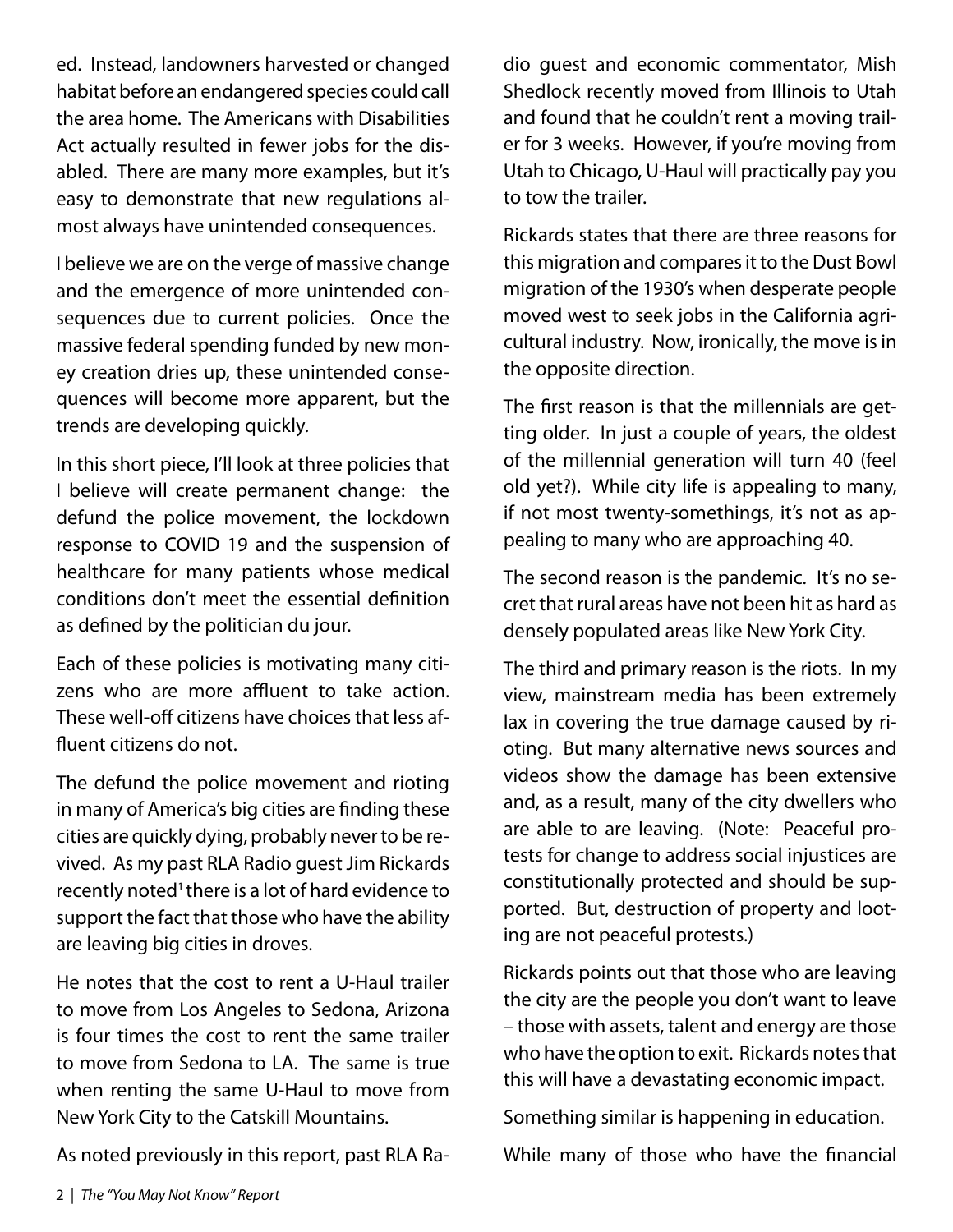ability to leave the cities are leaving, many parents who have the ability to pay to educate their children are also doing so, bypassing the traditional education system.

With many states mandating that classes be held remotely this fall, many parents are stepping up and taking responsibility for the education of their children. Learning pods are gaining in popularity. A learning pod has a few families who combine resources to hire a private teacher to educate their children.

One of my friends with school-age children has teamed up with three other families and hired a full-time teacher to educate six children. Each family pays a share of the teacher's salary.

This is a good option for affluent single-parent families or two-parent families where both spouses work. But, again, it is only available to those who can afford it.

Healthcare is also changing since many "nonessential" medical services were suspended as part of the lockdown response to COVID-19. There is a growing movement of doctors who don't take health insurance and charge patients a monthly fee for access to health care. These doctors are unaffiliated with a hospital or healthcare group and work independently. These practices are known as direct primary care practices and they're growing in popularity.

Yahoo News reports<sup>2</sup> that monthly membership fees to join a direct primary care practice range from \$50 to \$150. That fee covers office visits and the member patient typically gets drugs from the physician at much lower prices.

A direct primary care membership makes a lot of sense for many people, but once again, it is only available to those with discretionary income.

Here's the reality of these trends. Once an affluent person leaves a city, they're not returning. Many families who decide to take control of the education of their children will find that they prefer the individualized instruction their children receive, and they won't return to the traditional education system. And, those who become members of a direct primary care practice may find it difficult to return to waiting a month or more for an appointment when choosing to get their medical care more traditionally.

The unintended consequence of these government policies is citizens taking action to avoid the regulations that negatively affect them. Arguably, it has been these policies and the Fed enabling these policies via money creation that has been the primary cause of the wealth gap and social unrest.

And, this is not new. As I noted above, I wrote about this nearly 10 years ago in the book "Economic Consequences". Here is an excerpt of just one example of unintended consequences from that book:

*The City of Detroit is a perfect example of failed regulation, failed bureaucracy and unintended consequences. The Model City program, initiated by President Lyndon Johnson in 1966 as part of his Great Society programs poured a total, of about \$1 billion into the City of Detroit to attempt to revitalize the inner-city slums.* 

#### *The result?*

*By the mid 1990's, the Model City area lost 63% of its population and 45% of its housing units. In 2009, an auction was held to sell over 9,000 seized homes and lots many located in the Model City area. Only 20% of the properties sold despite the fact that bidding began at just \$500 on many properties.*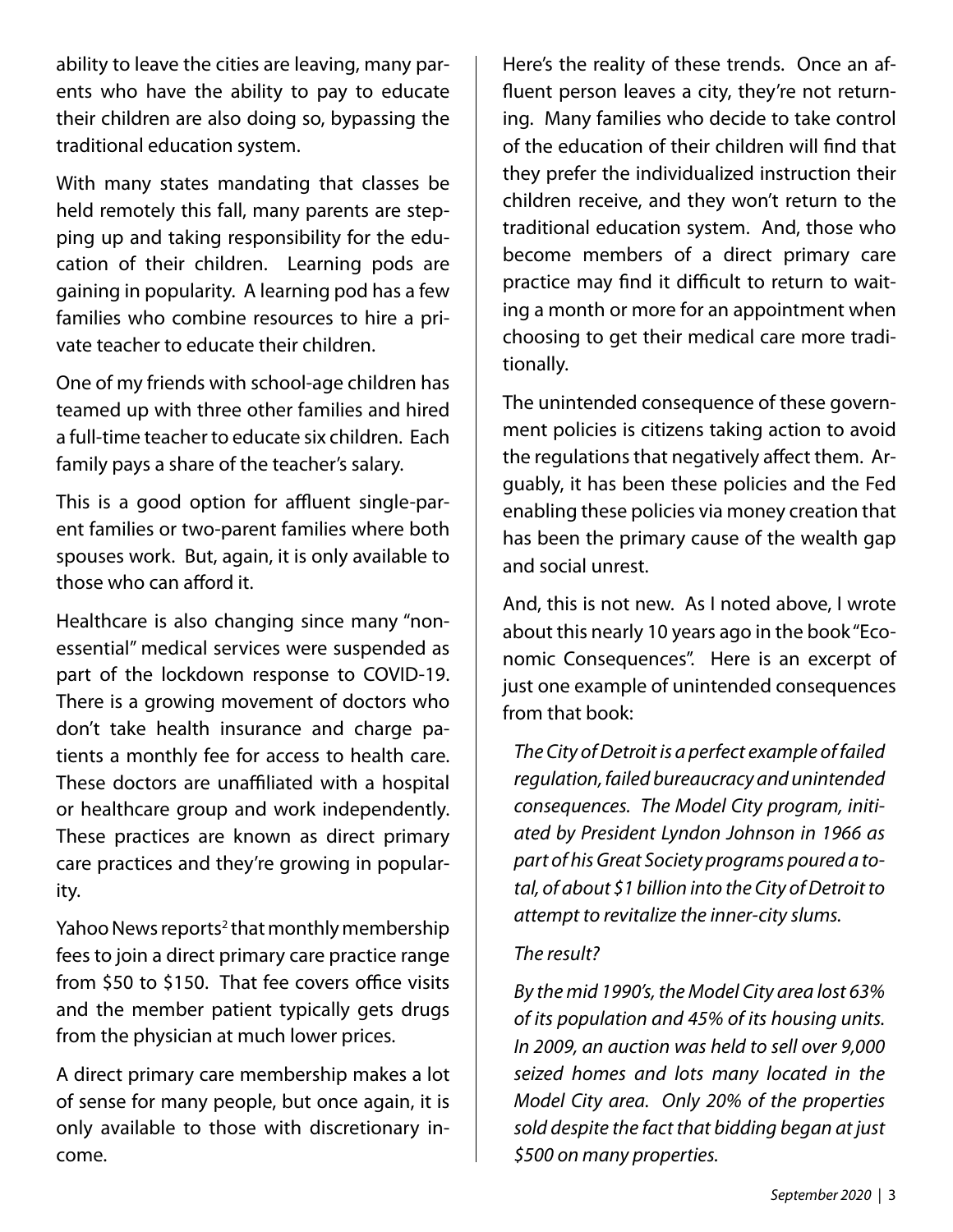*If you're not familiar with the Model City program, here is some background as it relates to the City of Detroit. In Detroit, the Model City program attempted to turn a nine square mile area into the government's idea of a model city. Government bureaucrats were telling people where to live, what to build and which businesses should be opened and closed. In return, people received cash, training, education and healthcare.*

*Immediately after the Model City program was initiated, 22,000 middle- and upper-class citizens moved out of the city. These folks simply didn't like paying higher taxes and being told what to do. In July of 1967, police attempted to break up a party in the middle of the new Model City; their efforts resulted in a race riot that was one of the worst of the 1960's. The Mayor of Detroit feared that additional police presence might only make matters worse, so he did nothing to stop the riots. Five days later, President Lyndon Johnson sent in 2 divisions of paratroopers in order to settle things down. Over the next 18 months, another 140,000 people exited the city, almost all of them middle and upper class.* 

*Instead of coming to the realization that this type of central planning didn't work, in 1974 the program was expanded under the Community Development Block Grant Program. Under this program politicians and bureaucrats would decide which groups and individuals would receive funds for various renewal programs and efforts. Despite these efforts, the exodus from the city continued.*

*Today, with the population of Detroit down to just over 700,000 from about 2 million in the 1950's, the unintended effects of the Model City program are clear.*

If we update those population numbers for

2020, the population of the City of Detroit now stands at about 667,000. That's about  $1/3<sup>rd</sup>$  of the city's population in 1950.

Pretty much the only folks left in Detroit are the ones who don't have an option to leave.

Today's policies are likely to have an even more devastating impact on the less affluent. Not only will many big American cities meet the same fate as Detroit, education and healthcare will also be negatively affected.

*The Above Opinion Piece By: Dennis Tubbergen*



## **Digital Money Update**

As fiat currencies continue to see their purchasing power decline, many central banks around the world are working to introduce digital currencies to their populations.

The Bahamas launched a digital currency at the beginning of the year. This<sup>3</sup> from "Coindesk" (emphasis added):

*The Bahamas' digital currency pilot project went live in Exuma on Friday.*

*Residents of the island can now enroll in the Central Bank of The Bahamas' "Project Sand Dollar," which began Dec. 27. They will receive mobile wallets the Bahamian govern-*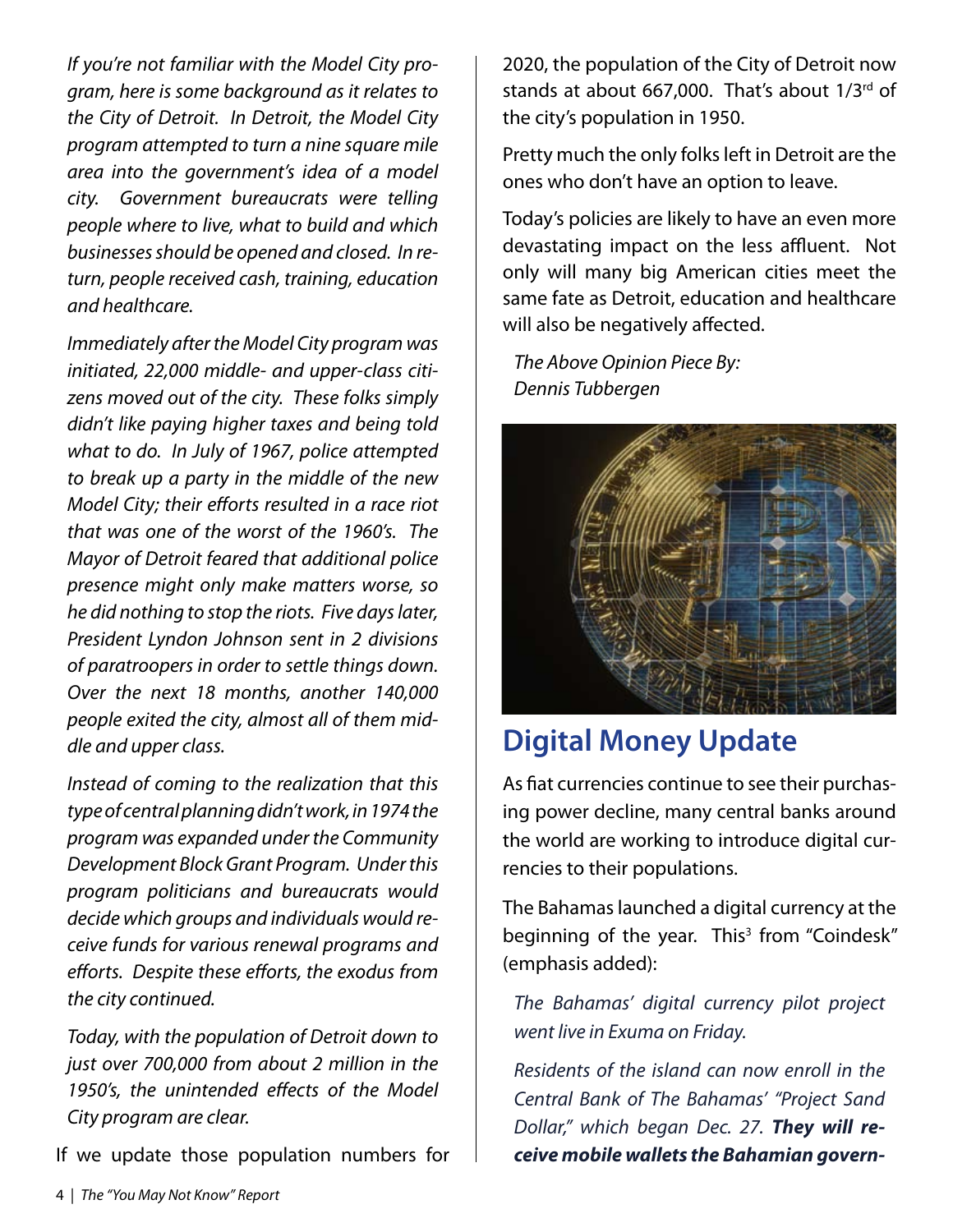#### *ment sees as facilitating the future of payments on the island chain. Central bankers announced the debut on Tuesday.*

*Bankers said "Sand Dollar" is a "digital fiat currency" – not a cryptocurrency, stablecoin or competitor to the Bahamian dollar. Instead, it is simply a digital version "equivalent in every respect to the paper currency," they said in the project outline.*

*But it is also a step toward the Bahamas' long-term goal of launching a fully-fledged central bank digital currency (CBDC). Also called the sand dollar, that larger project would link domestic residents and businesses across a seamless digital payment infrastructure.*

The government of Ukraine is also getting in on the act. This<sup>4</sup> from "Coin Geek" (emphasis added):

*The Ukraine Ministry and Committee of Digital Transformation has signed a deal with Crystal Blockchain that allows them to track digital currency transactions.*

*Ukraine says its primary goal is to use the blockchain analytics software to assist the country in "the rapid formation and legalization of the market of virtual assets in Ukraine." At the moment, the Ukraine Finance ministry says they will be tracing any digital currency transaction in which more than \$1,200 is sent.*

Then there is Ecuador. This<sup>5</sup> from CNBC (emphasis added):

*In 2000, Ecuador moved to ditch its stumbling currency for the U.S. dollar. Now more than 15 years later, the South American country is revamping its monetary system again—using digital currencies.*

*Ecuador's Sistema de Dinero Electrónico (electronic money system) kicked off in December by allowing qualifying users to set up accounts, and it will begin acting as a real means of transaction this month.*

*Once the government flips the switch, the South American nation of 16 million will host the first-ever state-run electronic payment*  system. (Other countries, such as Sweden, use *digital currencies widely, but they're not statesponsored.) But the Ecuadorean government says the scheme is designed to support its dollar-based monetary system, not replace it.*

Uruguay and China are also using or testing digital currencies. This is a growing global trend that is picking up steam.

In his recent piece<sup>6</sup> titled "Doubling Down on Failed Policies with Central Bank Digital Currencies", past RLA Radio program guest, Alasdair Macleod noted that central banks want digital currencies for many reasons. Among them are reducing costs associated with managing physical cash, making it easier for the 'unbanked' in the population to manage their finances, make it easier for the central bank to impose negative interest rates and get newly created money directly to the public while bypassing commercial banks.

#### **Have the App? It's Brand New!**

The RLA App is your source for RLA Radio, the weekly "Portfolio Watch" newsletter and the weekly update webinar. Visit www.RetirementLifestyleAdvocates.com to download.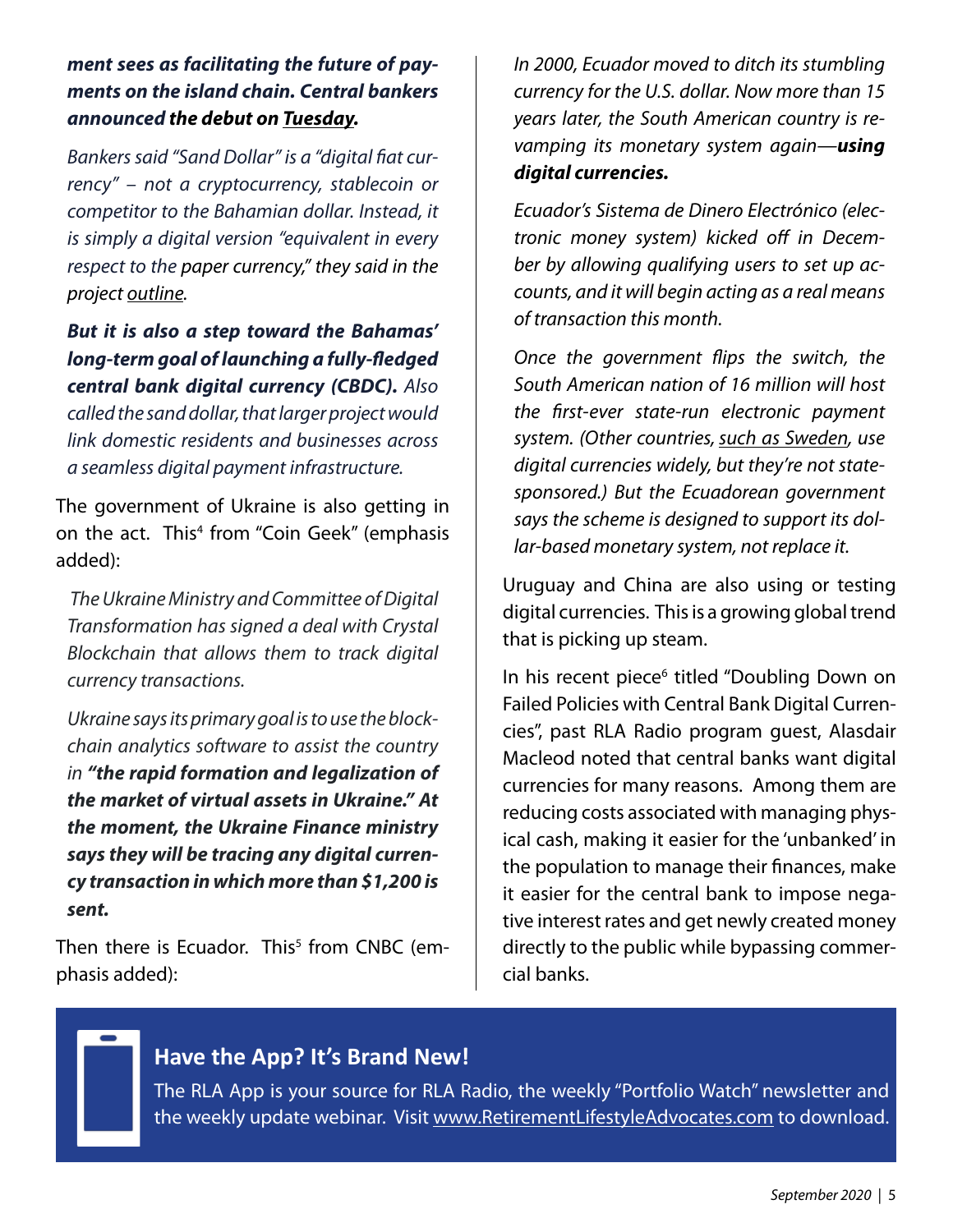A recent Bloomberg article<sup>7</sup> featured an interview with two former Federal Reserve officials who propose using "Recession Insurance Bonds" (a form of digital money) to get money directly to members of the public. This from the article (emphasis added):

*Former central bank officials Simon Potter, who led the Federal Reserve Bank of New York's markets group, and Julia Coronado, who spent eight years as an economist for the Fed's Board of Governors, are among the innovators brainstorming solutions. They propose creating a monetary tool that they call recession insurance bonds, which draw on some of the advances in digital payments. Coronado, president and founder of MacroPolicy Perspectives LLC, and Potter, nonresident senior fellow at the Peterson Institute for International Economics, spoke with* Bloomberg Markets*to explain their idea.*

*Congress would grant the Federal Reserve an additional tool for providing support—say, a percent of GDP [in a lump sum that would be divided equally and distributed] to households in a recession. Recession insurance bonds would be zero-coupon securities, a contingent asset of households that would basically lie in wait. The trigger could be reaching the zero lower bound on interest rates or, as economist Claudia Sahm has proposed, a 0.5 percentage point increase in the unemployment rate. The Fed would then activate the securities and deposit the funds digitally in households' apps.*

There is some question as to the timing of the development of a digital currency. Mr. Macleod concludes his excellent article with this:

*Central banks researching CBDCs (Central Bank Digital Currencies) are motivated by finding an additional means of monetary inflation to the* 

*existing means of issuing increasing quantities of fiat currencies. By issuing CBDCs directly to the public, commercial banks are by-passed, and central bankers hope to forensically target where the inflation is applied. A successful introduction of a CBDC could eliminate the impediment of contracting bank credit which occurs at the end of every credit cycle.*

*The further benefit for central banks is it will increase their power as an organ of the state at the expense of commercial banks, potentially becoming more important than the state itself. However, the current economic situation is deteriorating more quickly than a working CBDC can be introduced, so the whole exercise is likely to be too late to have any relevance to monetary policy in the foreseeable future.*



The State of California is now mulling the idea of a wealth tax. The "California Wealth Tax Bill (AB2088) would tax the net worth of Californians who accumulated excessive wealth. And, if you're a wealthy Californian who might be affected by the new law should it pass, you won't even be able to move to avoid the tax according to the bill's sponsor. This<sup>8</sup> from "California Globe" (emphasis added):

*Assemblyman Rob Bonta (D-Oakland) made an appearance on "Cavuto: Coast to Coast" Friday to discuss his Wealth Tax proposal. Bonta told Cavuto the tax "affects about 0.15% of the California population — not the top 10%, not the top 1%, the top .15%, about 30,000 people."*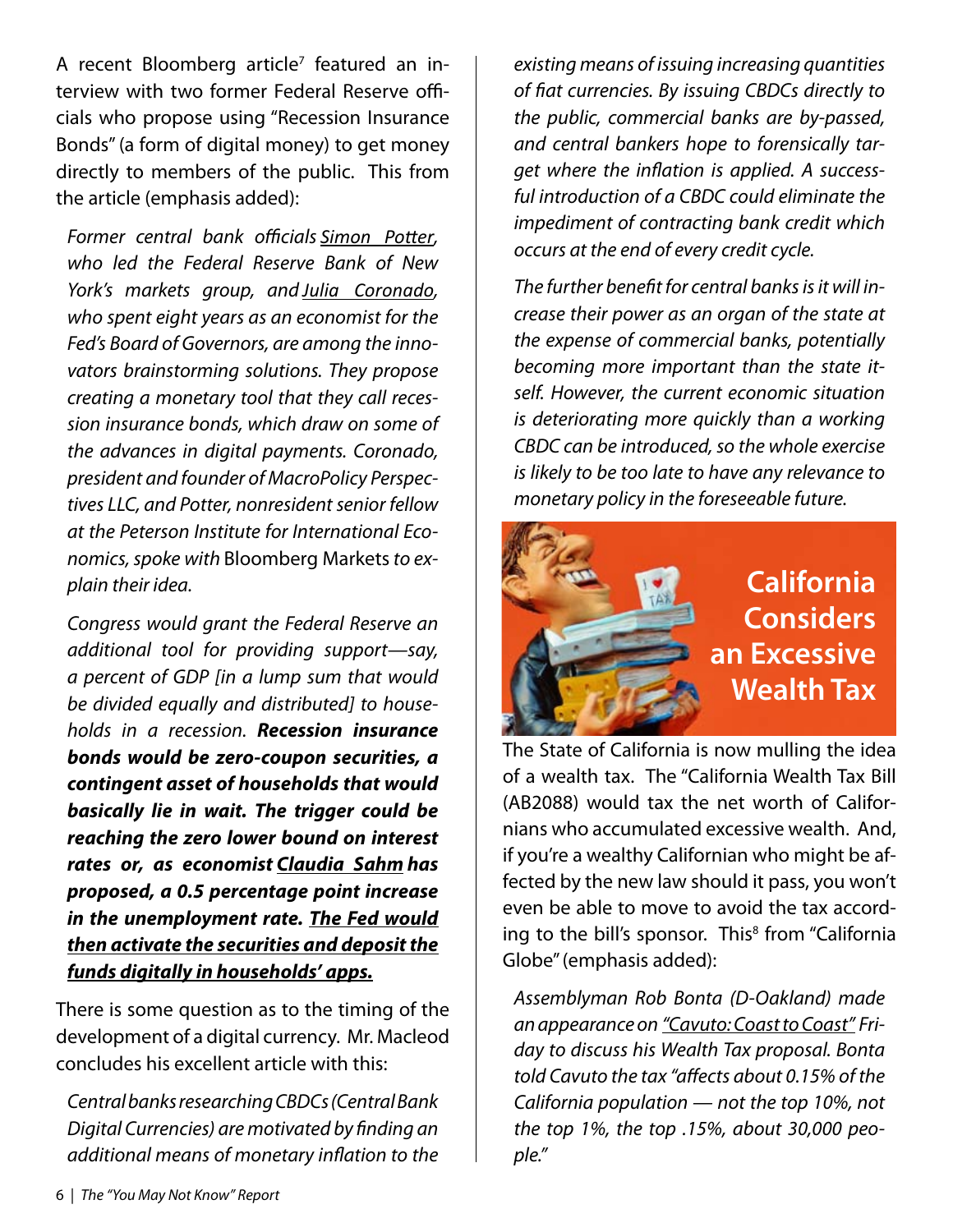*California Globe reported Bonta held a Zoom press conference Thursday announcing his legislation to tax the state's wealthiest job creators and innovators – he claimed the "30,400 billionaires" living and working in California. (According to CNBC, there are only 630 billionairesin the entire United States.)*

*Bonta blames coronavirus for creating "inequality" in California, and not previous legislation and policies. "Families are hurting right now. COVID-19 has only made matters worse," Bonta said. "In times of crisis, all Californians must step up and contribute their fair share. Asking these well-resourced Californians to give a little more to keep our people working and support our most vulnerable is the right thing to do."*

*This first-in-the-nation net worth tax is estimated to generate \$7.5 billion per year in new "revenues" to the state coffers.*

*California has the highest tax rates in the nation. Bonta and Democrats want to force successful Californians to pay additional taxes on wealth and income that's already been taxed.*

*In the new bill is an introduction statement that the wealth tax is "for the benefit of accumulating excessive wealth in this state," Globe contributor Chris Micheli reported.*

*Knowing about the huge outbound migration from California, Cavuto asked what would happen to wealthy people who move out of state. Bonta said tax "avoidance" would not be allowed as California would tax them for the next ten years, despite what state they live in. Bonta said that because they accrued the wealth in California, the state can continue to legally tax it.*

*"Tax avoidance," with the primary purpose of reducing the valuation of a taxpayer's worldwide net worth is required to be disregarded. "The bill authorizes the Franchise Tax Board to adopt regulations necessary to carry out*

#### *these new statutory provisions including the valuation of certain assets that are not publicly traded," Micheli said.*

That last line should be particularly alarming to business owners who might be affected by the tax. If the business is not publicly traded, a bureaucrat from the State of California will value it for you to determine the level of tax you'll be required to pay.

How many wealthy Californians are moving now to avoid this outcome?

Many.

Golfer Phil Mickelson for one. He told10 the "Golf Channel" several years ago that one of the reasons he was considering a move from his native California was taxes.

*"Although Mickelson didn't offer a reason for his potential move, in 2013 he suggested he might move out of California because of his federal and state tax bill, which he estimated had pushed his tax rate above 60 percent.*

*"There are going to be some drastic changes for me because I happen to be in that zone that has been targeted both federally and by the state and, you know, it doesn't work for me right now," he said in 2013. "So, I'm going to have to make some changes."*

Construction on the golfer's home in Jupiter, Florida began in January of this year.

#### **Time Deposit Rates**

As this issue went to print, these rates were valid:

| 1-Year  | 1.75% |
|---------|-------|
| 2-Year  | 1.75% |
| 3-Year  | 2.50% |
| 5-Year  | 3.10% |
| 10-Year | 3.25% |
|         |       |

Call the office for details at **1-866-921-3613.**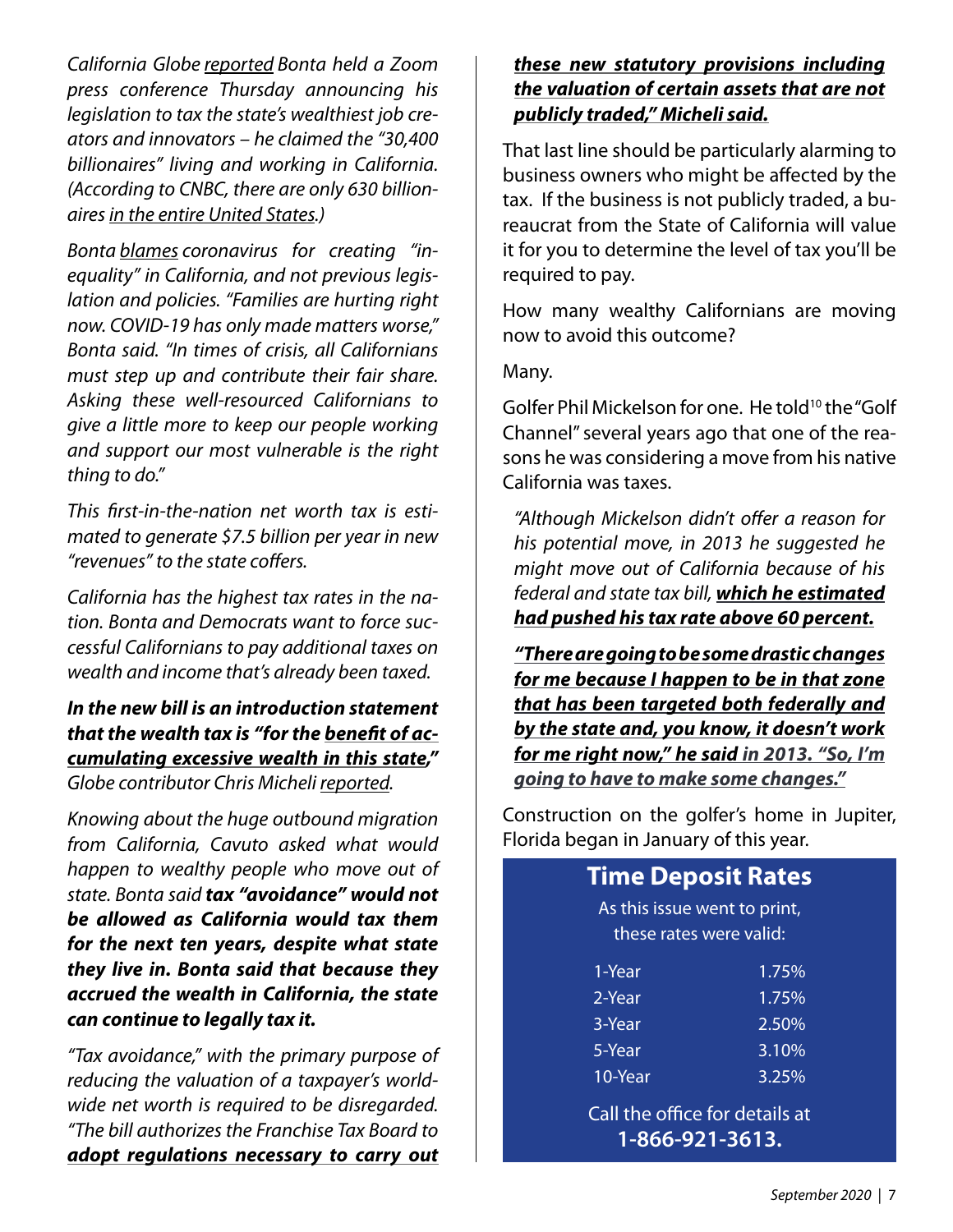## **Current Recession Realities**

Deutsche Bank's Jim Reid recently observed that recessions don't typically find personal incomes increasing but this one has as noted by the chart.



Notice that going all the way back to 1959, in recessions and in periods of economic expansion, personal incomes have never increased like they did during this recession.

Of course, the reason personal incomes have expanded is that the government has supported the newly unemployed through increased unemployment benefits funded by newly created currency. Now, however, those benefits are beginning to be scaled back despite the fact that the unemployment rate remains high.

Interestingly, the government's response to the recession that came about as a result of the CO-VID-10 lockdowns created a temporary illusion of prosperity that may now be coming to an end. As Bank of America noted, "Absent government support, disposable income would have fallen the most in history; with that support it has risen the most in history."

So, where do we go from here economically speaking?

# **FORCLOSURE**

The Peterson Institute did a study10 which assumed there were 20 million people who were unemployed at the end of July. They also assumed that the now-expired \$600 federal unemployment benefit has a fiscal multiplier of 1.5. Based on that assumption, about \$50 billion in monthly income would be removed from the economy each month. That translates to a 2.5% decline in Gross Domestic Product and 2 million fewer jobs over the next year and a 1.2% increase in the unemployment rate.

Bank of America commented that these numbers are probably conservative, and the reality will be more severe.

Fallout is already being seen with mortgage delinquencies. According to "Forbes"11, the mortgage delinquency rate is now over 15% on FHA loans (typically used by first-time homebuyers).

"Business Wire" published a chart<sup>12</sup> that illustrates how more than 13% of all loans are from 30 to 90 days past due:



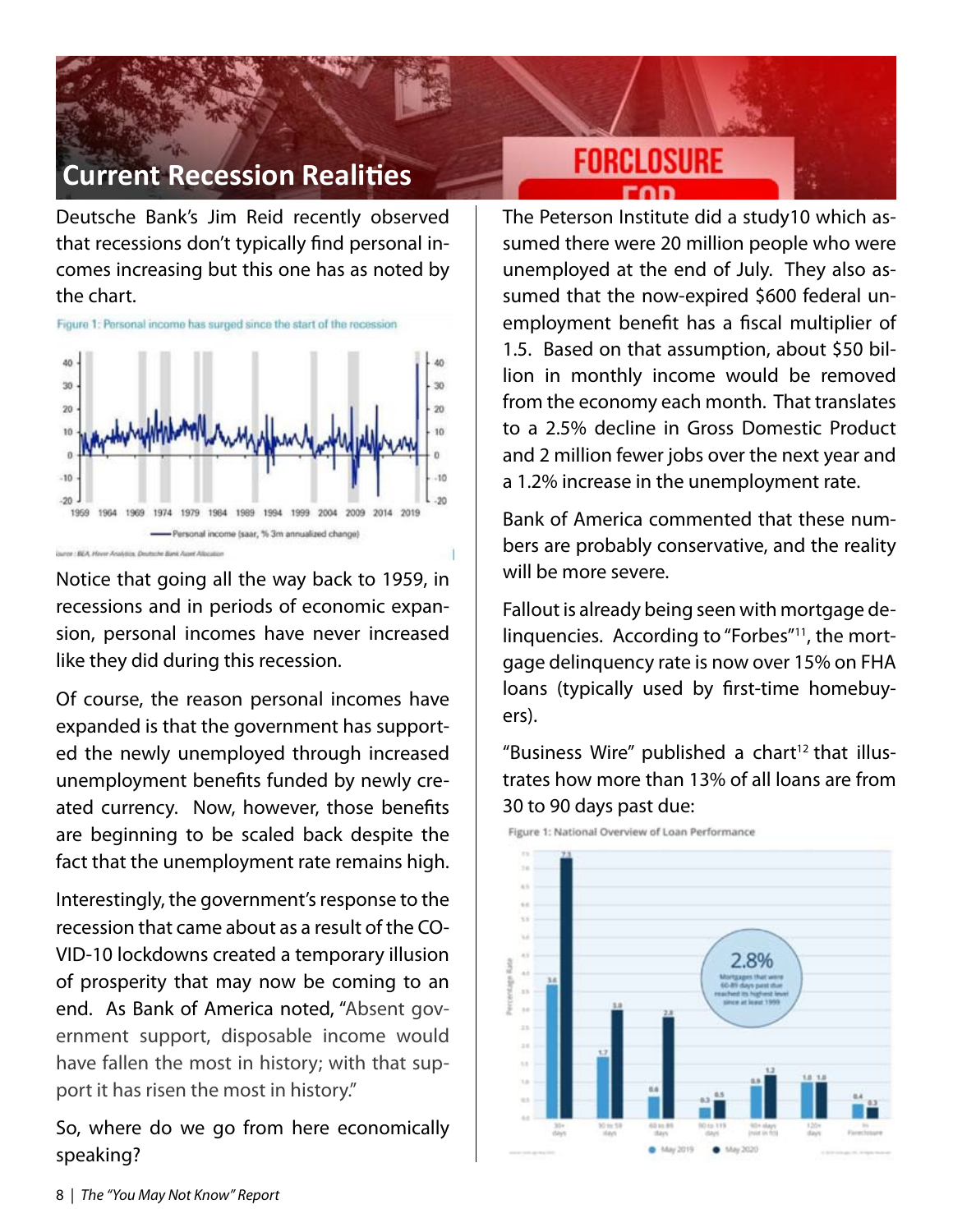As we have noted in a past issue of this publication, we expect those numbers to continue to increase. In another 60 to 90 days, barring more direct-to-the consumer stimulus, we expect our minimum delinquency rate forecast of 20% of all mortgages delinquent to be reached.

As extra government benefits to the unemployed are being pared back, food price inflation is accelerating. While some of this food price inflation could be attributed to supply chain interruptions, we are of the opinion that much of the blame for higher food prices can be attributed to Fed policies.

Note from this chart<sup>13</sup> from "Trading Economics" that food price inflation year-over-year increased by 3.5% in April year-over-year, 4% in May, 4.5% in June and 4.1% in July.





Clearly, should these trends continue, it will be another huge drag on the economy (and cause of even more social unrest).

Keep in mind that food and fuel prices are not included in the calculation to determine the officially reported inflation rate. This was not the case in the 1970's when annual inflation was in double digits.

When looking at food prices, it seems we may be back to 1970's levels of inflation despite what the official number might be.

## **Still Bullish on Metals**

Precious metals prices have been volatile of late. We expect this volatility trend will continue.

The reason is simple. Money printing will have to continue. History teaches us that the Fed is now in a position where the bank will have to print money faster and faster in order to meet growing needs for more bailouts and likely to bail out member banks at some future date.

Jay Taylor, a past RLA Radio guest, published this chart recently that demonstrated the volatility in gold prices in Weimar Germany as the German Mark failed.



Notice that from 1914 to 1923, gold prices in German Marks increased by a factor of 1 trillion. That's remarkable, almost unfathomable when you consider it. But the chart also illustrates how volatile the gold market was as nominal gold prices soared.

#### The point?

We are still of a mind that accumulating metals up to 15% to 20% of one's portfolio may be advisable for many investors.

Be patient though. Both gold and silver have already made big moves this year. As we often state, markets usually don't go straight up or straight down. The gold chart from the Weimar Republic proves that.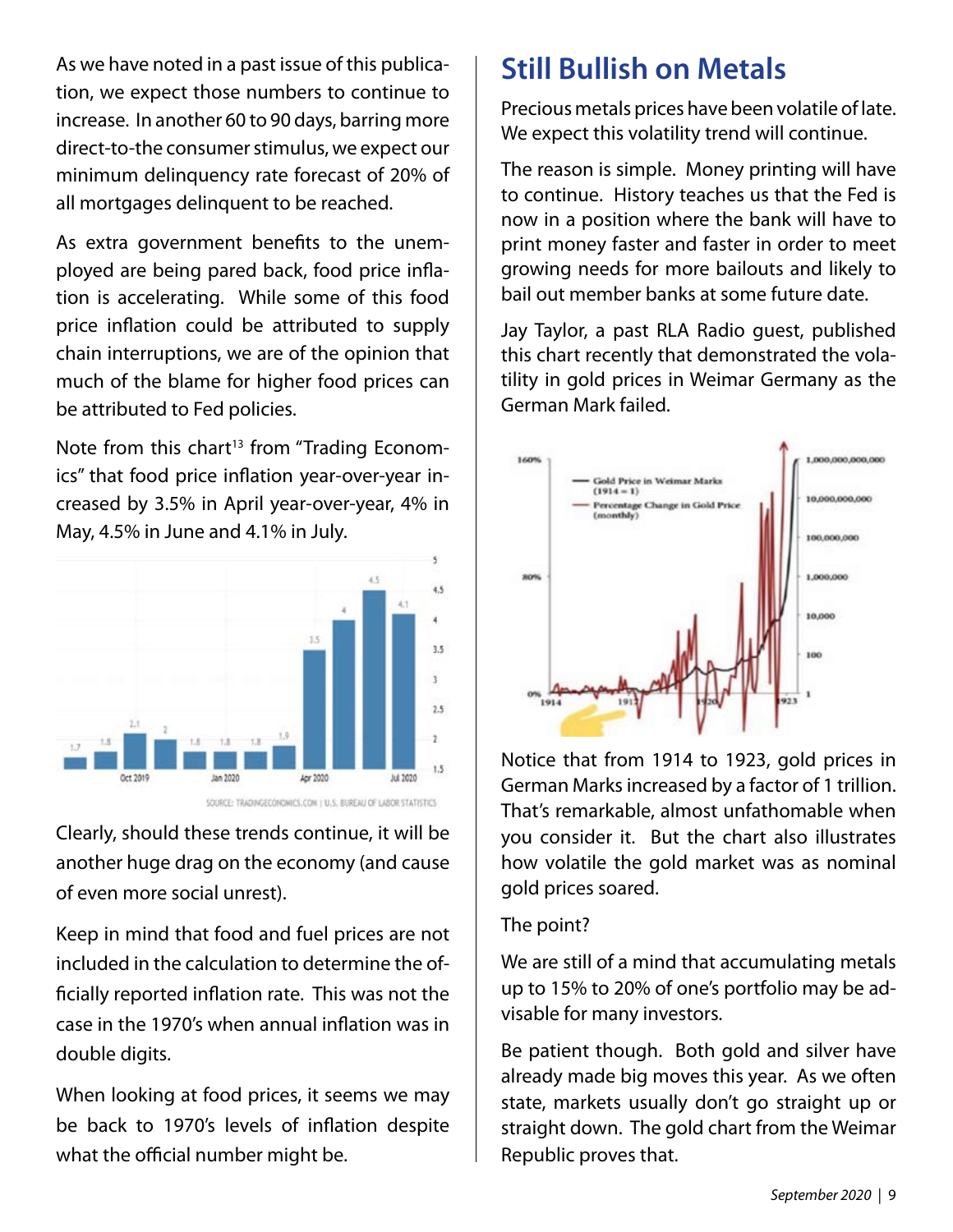

For a long time, we have been talking about debt levels in the private sector that will weigh on the economy moving ahead. Corporate America ,along with American citizens, is weighed down in debt to the point that economic recovery will probably not be possible until debt is purged from the system.

This<sup>14</sup> from "Bloomberg" (emphasis added):

*After tapping the bond market at a recordshattering pace in recent months, Corporate America is more indebted today than ever before.*

*And while much of that fresh cash -- more than \$1.6 trillion in total -- helped scores of companies stay afloat during the pandemic lockdown, it now threatens to curb an economic recovery that was already showing signs of sputtering. Many companies will have to divert even more cash to repaying these obligations at the same time that their profits sink, leaving them with less to spend on expanding payrolls or upgrading facilities in months ahead.*

*The over-leveraging of America's corporate sector is not a brand-new development, of course. It's been building for more than a decade, ever since the last crisis -- the housing-market meltdown -- prompted the Federal Reserve to pump unprecedented amounts of cash into* 

*the economy, a policy tool that it has taken to new heights during the pandemic as it has supported corporate credit markets.*

*But in a sign of just how pronounced the borrowing overhang has become, the average junk-rated company had debt levels relative to earnings that were so high in the middle of the year, according to a new analysis by Bloomberg Intelligence, that they almost would have tripped do-nottouch alerts from banking regulators a few years ago. Those warnings back then only applied to a handful of borrowers. Had regulators not opted to drop these warnings, they could today apply to far more.*

*"An overburdened corporate sector is likely to grow less rapidly and that could slow the whole recovery down," said Kathy Jones, chief fixedincome strategist for Charles Schwab Corp.*

The eternal truth is that debt consumes future production. Since future production is finite, debt accumulation also needs to be finite. Once debt levels in the economy reach levels that are unsustainable, economic growth has to stop.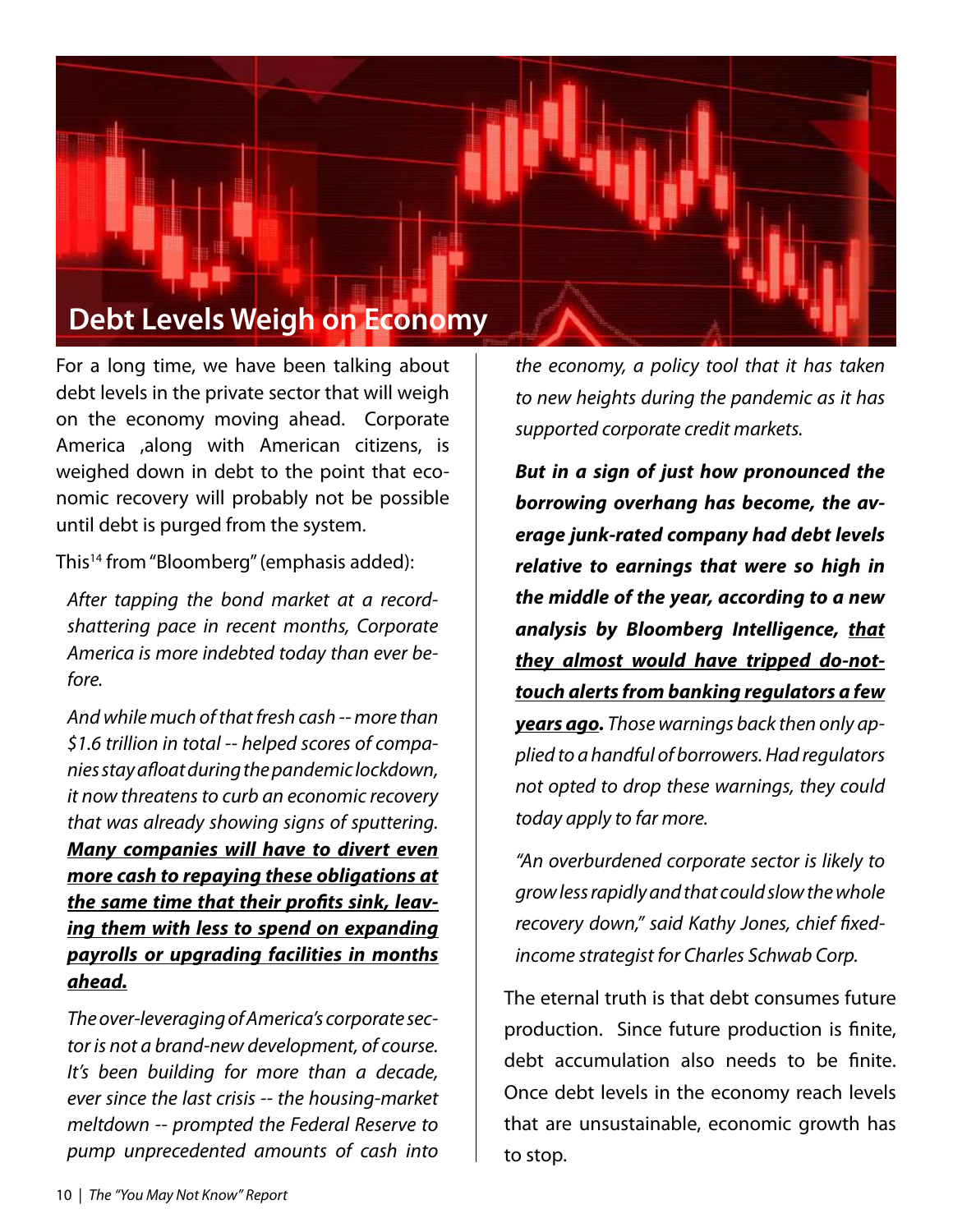## **Free This Month Only - A Copy of the #1 Best Selling Book "Revenue Sourcing: A Retirement Planning Strategy for the Post-Pandemic Economy"**

If you dream of retiring comfortably and current economic circumstances have you wondering if you'll ever be able to achieve your dream of a comfortable, stress-free retirement, the best-selling book "Revenue Sourcing" can help.

A free copy of the book is available this month only by visiting **www.RevenueSourcingBook.com**. The book describes in detail a planning strategy that may help you:

- Achieve your retirement dreams despite an economy that is drastically different and rapidly evolving by the day
- Understand how traditional investment assets might perform in the near future given the dismal economic news and help you determine what you should do now
- Protect assets from the massive money printing in which the Fed is now engaging.

This month only, this book is being offered free. Just visit **www.RevenueSourcingBook.com** and let us know where we should mail your complimentary copy.